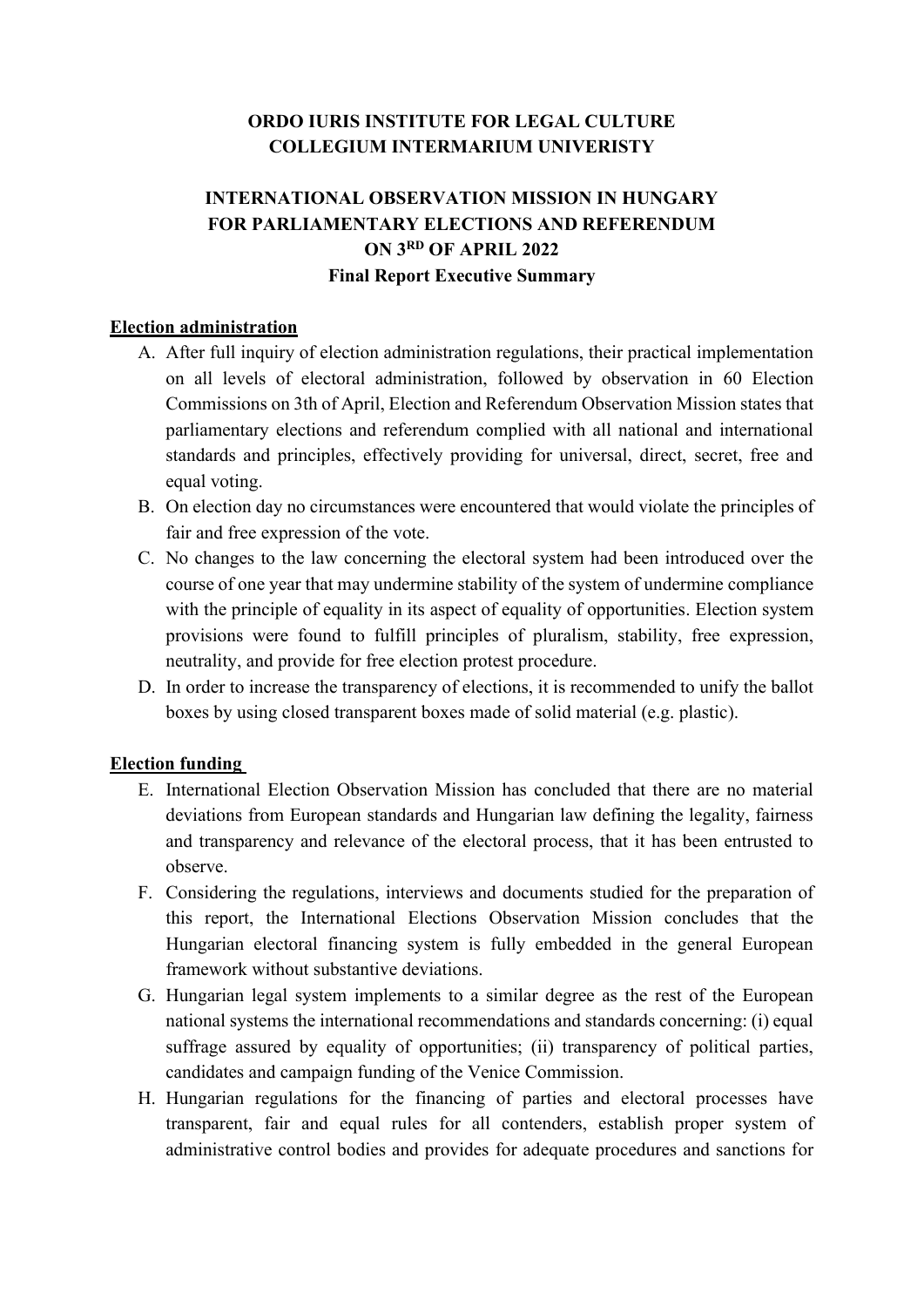the case of non-compliance. The number of complaints filed with these control bodies is low as compared to other European countries (e.g., Spain).

I. Hungarian system provides for limited control of third parties founding (e.g., NGOs, foundations, individual citizens) from national or international sources. Which seems to be a compromise between regulative requirements for transparency of third sector involvement in elections campaign and protection of basic freedoms of civic society participation and freedom of speech.

## **Media Landscape**

- A. Depending on the sources invoked, television channels or online sources tend to be most important source for news, while print sources steadily decline with many titles in deep financial crisis.
- B. Strong private sector, with mostly viewed television channels (RTL Group, ATV), is popularly perceived as highly supportive towards opposition parties and their narratives. Public media are popularly perceived as highly supportive towards government views and opinions (Duna Media). Presence of private commercial television group also perceived as lining towards governmental perspective (TV2 Group) provides for more balanced media landscape. As a result of wide offer of television channels and market fragmentation, Hungarian voters have a wide range of media from which they can draw information about the political, economic and social reality surrounding them.
- C. While all sides of political scene claim inequality in media coverage, analysis led to conclusions, that wide range of leading privately owned media supporting opposition parties is counterbalanced by emerging private media sector more supportive to governmental perspective and public media unquestionably leaning towards governing parties and political perspective of the government.
- D. According to a survey conducted in the third quarter of 2021, 81.6% of the Hungarian audience consume pro-government media and 80.6% consume anti-government media. The proportion of those who consume exclusively progovernment media products was 5.7%, a third smaller than those who consume exclusively anti-government media  $(9.2\%)$ .
- E. It is clear, then, that since 2010 media pluralism in Hungary has not decreased but increased, and that the potential reach of pro-government and antigovernment media content is well balanced and roughly the same size.
- F. Due to biased interference in the election process by practice of shadow banning and selective banning of political figures and political parties' profiles by leading social media providers, observers express concern over lack of proper legal guarantees providing for equality of opportunities in cases of dominant social media position in the Hungarian media landscape.

#### **Referendum issues**

A. The Hungarian checks and balances system with regard to the referendum procedure is still efficient and functioning independently of the executive power (government) and